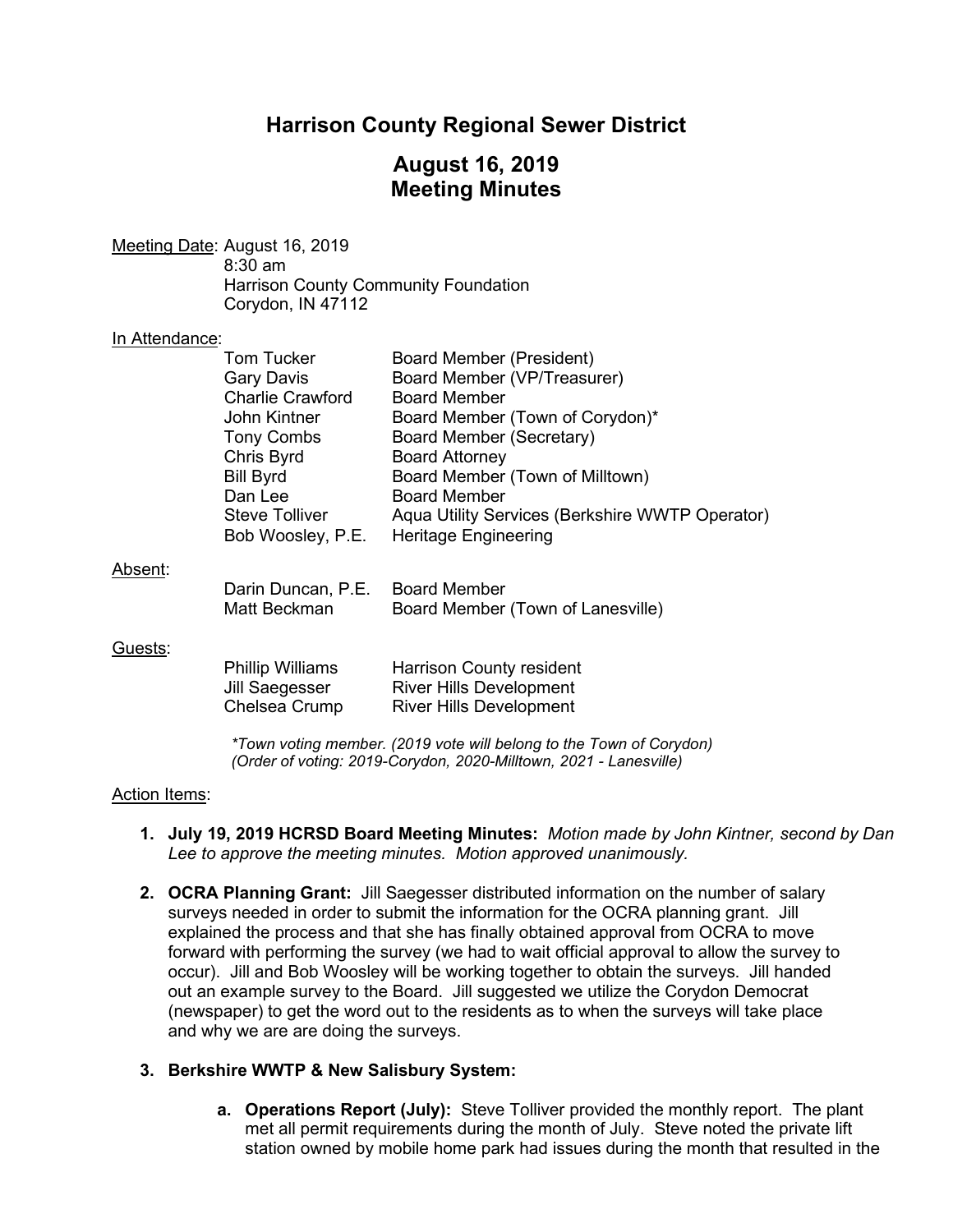HCRSD Mtg Minutes August 16, 2019 Page 2 of 3

> owners of the park performing maintenance activities that removed a large amount of sediment and silt from the lift station. It is apparent that there must be breaks of some sort or openings in the sewer allowing the debris in the lines which is likely the source of infiltration. *A motion was made by Tony Combs, second by Charlie Crawford to accept the Operations Report. Motion approved unanimously.*

- **b. Smoke Testing:** Bob Woosley presented a budget of approximately \$7,000 secured from HydroMax for smoke testing of the mobile home park sewer collection system. This estimate was based on 7,000 LF of sewer. Bob needs to finalize the system mapping to confirm the length of sewer to be smoke tested. Bob will bring this item back before the Board for action at the next meeting.
- **c. Berkshire Sewer Charges (based on actual flow and not water meter readings):** The Board instructed Bob Woosley and Chris Byrd to prepare an updated to the Rate Ordinance that will allow the District the option of charging based on actual flow versus water meter readings. Bob and Chris will bring this back before the Board at the September Board meeting. The Board is considering charging Berkshire for actual flow (they are currently billed based on water meter readings).

### **4. Treasurers Report:**

- **a.** *Motion made by Dan Lee, second by John Kintner to approve the July Treasurer's Report. Motion approved unanimously.*
- **b.** *Motion made by Gary Davis, second by Tony Combs to pay the following claims. Motion approved unanimously.*

### *District Checking Account:*

| i. Harrison REMC-WWTP electric service                        | \$1,411.61 |
|---------------------------------------------------------------|------------|
| ii. Duke Energy - lift station electric service               | \$26.27    |
| iii. Town of Corydon - July sewer bills                       | \$6,628.58 |
| iv. Aqua Utility Services - WWTP Op., LS Maint., Misc. Maint. | \$3,775.15 |
| v. Heritage Eng. - retainer/website hosting                   | \$889.50   |
|                                                               |            |

## **5. Other**:

**a. New Salisbury Area (Clunie Property):** Tom Tucker and Bob Woosley will meet with Eric Wise (Harrison County Planner) to determine if there is an interest in the District acquiring a portion of the Clunie estate (located off Circle Road) for a possible future location of a regional WWTP. This item will be discussed further at the September Board meeting.

#### Next Meeting:

Regular Board Meeting: **Friday September 20, 2019 at 8:30 am** @ Harrison County Community Foundation Building.

Minutes prepared by: Heritage Engineering

# **End of Minutes**